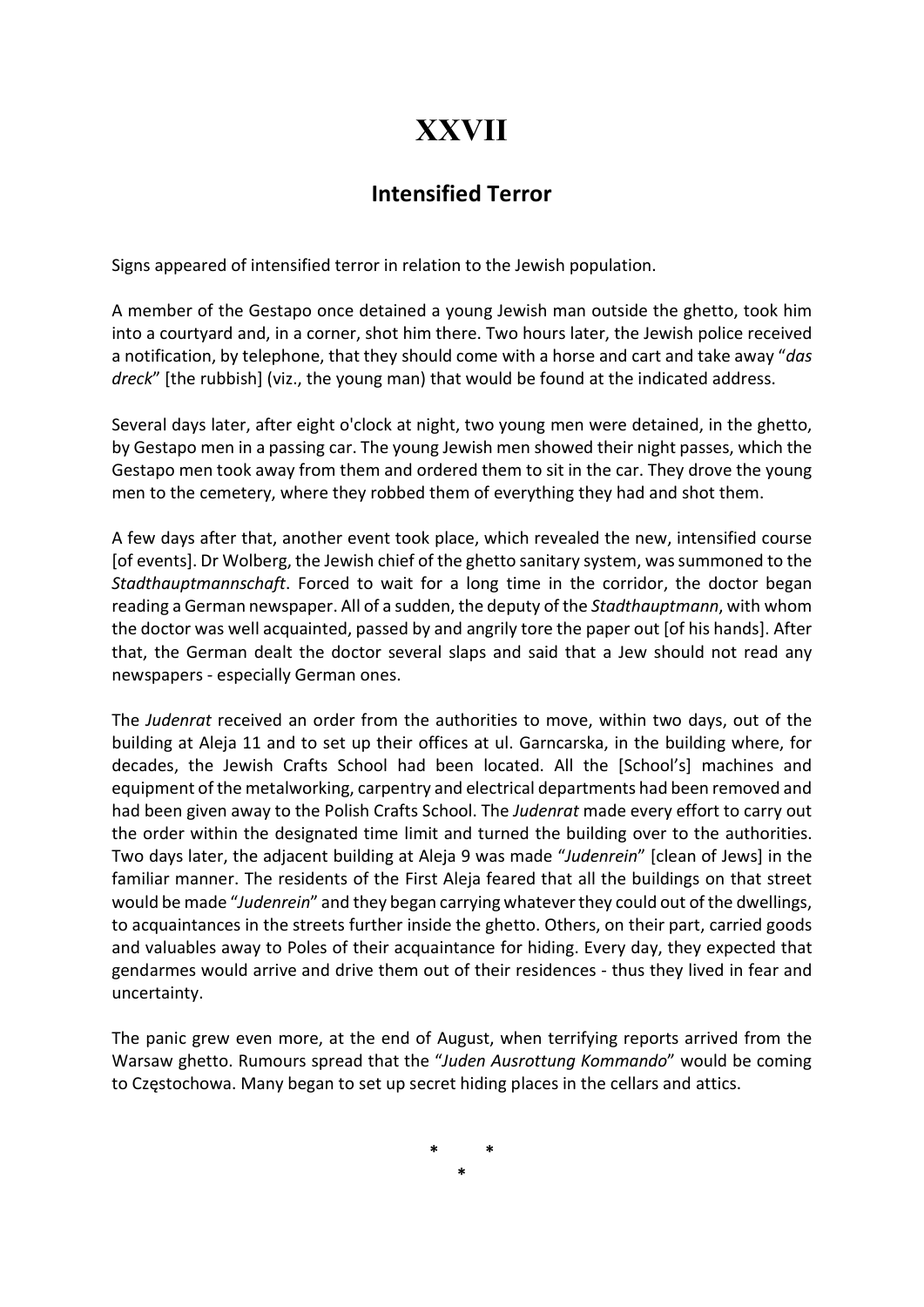The Judenrat received an order from the Stadthauptmann to pay a contribution in the sum of 550,000 złoty, without any explanation. At a meeting of the Judenrat, it was decided that this sum had to be paid, like all the previous contributions. Some voiced the opinion that, if they managed to pay this sum over quickly, it would save the Jewish populace from the danger that was approaching us. But the question presented itself – from where to quickly take so much money? To tax a large number of people would take a long time. It was, therefore, decided to demand the well-to-do Jews to immediately lend this sum to the Judenrat and, once it had been collected from the population, 70% of the money borrowed would be returned to them.

The ghetto's affluent Jews were summoned to the Judenrat, where the prezes described to them the impending peril threatening all the Jews should the sum not be paid in due time. The greater number of those assembled gave proper sums immediately, and the rest paid on the following morning. As for those, who had not fulfilled the Judenrat's request, they were jailed by the police in the cellar, until they paid the required sums.

The money was handed over to the *Stadthauptmann*. It seems that the *prezes* must have received compliments from the Stadthauptmann because, from that day onwards, the Judenrat spread a rumour to the effect that what had happened in Warsaw would not happen to us, because we were complying with the demands of the authorities [and] that, when the Juden Ausrottung Kommando would come to us, the German authorities in Częstochowa would show them that the Częstochowa Jews were working and fulfilling all their obligations as regards the authorities and, in this manner, the Jewish populace would be saved.

The Judenrat sent out demands to all those whom they suspected still had something. A special committee was formed, which set the sums that each one had to pay. The majority paid and those who were stubborn were, once again, coerced by the police. But the Judenrat's monetary needs were so great, that the newly-collected money dissolved under their hands – and the few dozen wealthier individuals never again saw the money which they had lent.

> \* \* \*

A local man, a well-known Jew in the city, received a letter from his daughter in Berlin through a clandestine channel. Years earlier, she had married a German, who was an important figure in Germany. She had managed to remain with her husband. She writes to her parents, who had always been the dearest in the world to her, that she knows, with certainty from reliable German sources, about the extermination of the Jews in the countries occupied by the Germans. She therefore advises her parents to commit suicide. She indicates various chemical means with which to painlessly poison oneself. She writes that her parents should do this as soon as possible, as time is short.

Should she and her son Heinrich be fated to remain alive, she wishes to be able to come once to their grave. Only if they commit suicide will she be able to find their tomb - and if they fail to do so, but wait for the general extermination, they will be forced to suffer a great deal. But should she and her son not survive these terrifying times, and this is quite possible, should they find out that she is Jewish - her husband will do it, and will also write to her sister Lisa in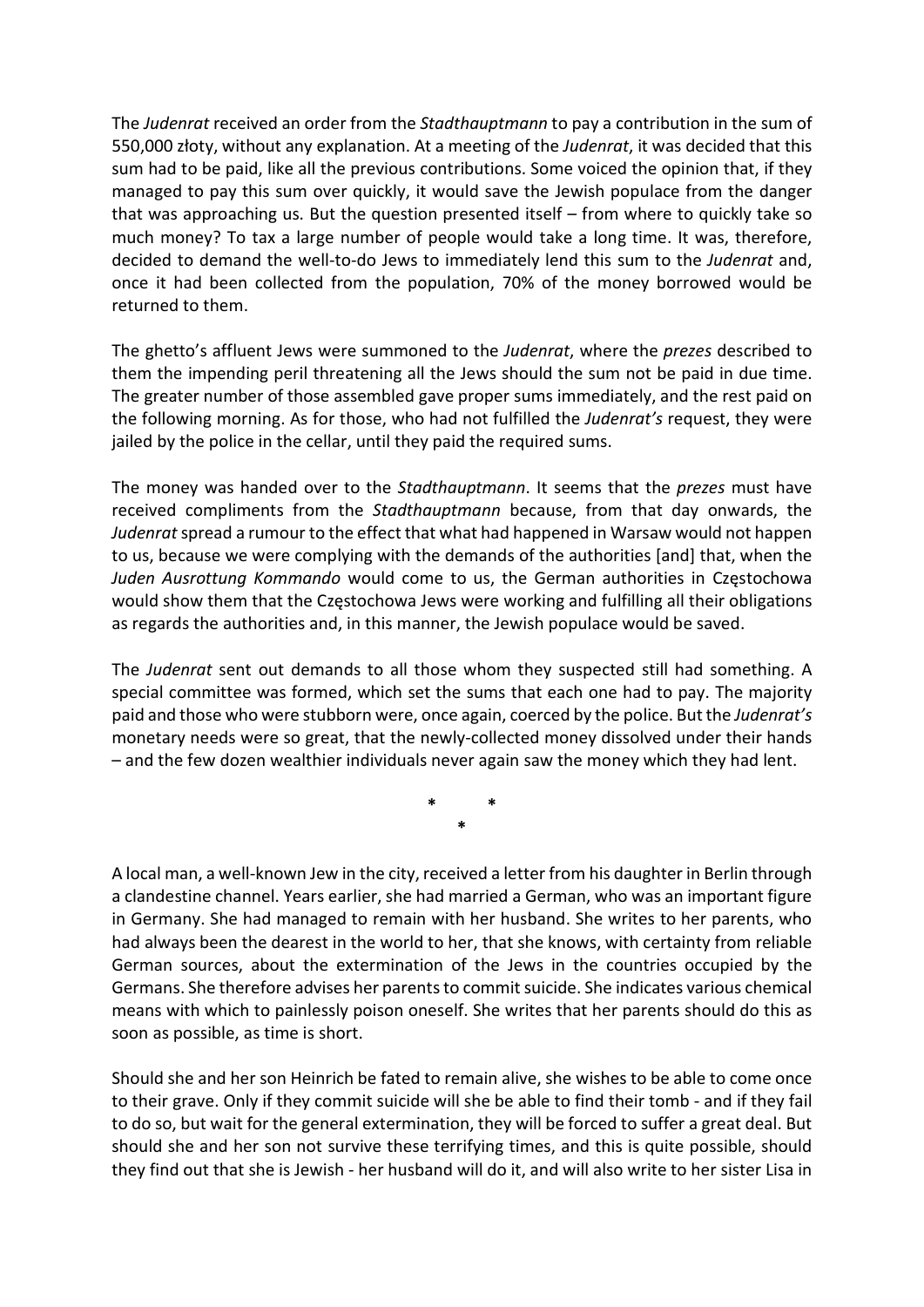Palestine, that she should know where to find her parents after their death. She bids her parents farewell in the letter with touching words. Her son also says goodbye to his grandfather and grandmother in a heartfelt manner. Her husband also writes a warm letter to his parents-in-law and assures them that he is doing everything possible to keep his beloved wife and only son alive.

The paper on which these uncommon and tragic words from the daughter to her parents were written was in some places crumpled, as if shrunken. The paper had become wet from the daughter's tears while she was writing the letter and the paper had later dried. She wrote that she would have preferred to send the tears over wet and hot straight out of her eyes, but she asked them to accept them from the crumpled paper, like she once would send dried flowers in the letters to her parents.

The contents of this letter loomed over the ghetto as a spectre. It cast terror on all those who heard of it or read it. People considered the state of affairs - if a daughter brings herself give her parents such advice. This letter increased people's fear and intensified the panic.

# BEKANNTMACHUNG

#### Betrifft:

#### Beherbergung von geflüchteten Juden.

Es besteht Anlass zu folgendem Hinweis: Gemäss der 3. Verordnung über Aufenthaltsbeschränkungen im Generalgouvernement vom 15.10.1941 (VO. Bl. GG. S. 595) unterliegen Juden, die den jüdischen Wohnbezirk unbefugt verlassen, der Todesstrafe.

Gemäss der gleichen Vorschrift unterliegen Personen, die solchen Juden wissentlich Unterschlupf gewähren. Beköstigang verabfolgen oder Nahrungsmittel verhaufen, ebenfalls der Todesstrafe.

Die nichtjüdische Bevölkerung wird daher dringend gewarnts

1) Juden Unterschlupf zu gewähren,

23 Juden Behöstigung zu verabiolgen,

3.) Juden Nahrungsmittel zu verkaufen.

OGŁOSZENIE

Dotyezy: przetrzymywania ukrywających się żydów.

Zachodzi potrzeba przypomnienia, że stosownie do § 3 Rozporządzenia o ograniczeniach pobytu w Gen. Gub. z dnia 15. X. 1941 roku (Dz. Rozp. dla GG. str. 595) żydzi, opuszczający dzielnicę żydowską bez zezwolenia, podlegają Karze śmierci.

Według tego rozporzadzenia, osobom, które takim<br>żydom świadomie udzielają przytułku, dostarczają im<br>jedzenia lub sprzedają artykuły żywnościowe, grozi<br>również kara śmierci.

Niniejszym ostrzega się stanowczo ludność nieżydowską przed:

1.) udzielaniem żydom przytułku,

2.) dostarczaniem im jedzenia,

3.) sprzedawaniem im artykułów

żywnościowych.

Tellemotorhou, den 24. 9. 42.

**Der Stadthauptmann** Dr. Franke

Crestorhows, data 24, 9, 42.

Notice regarding the death penalty for Jews for leaving the ghetto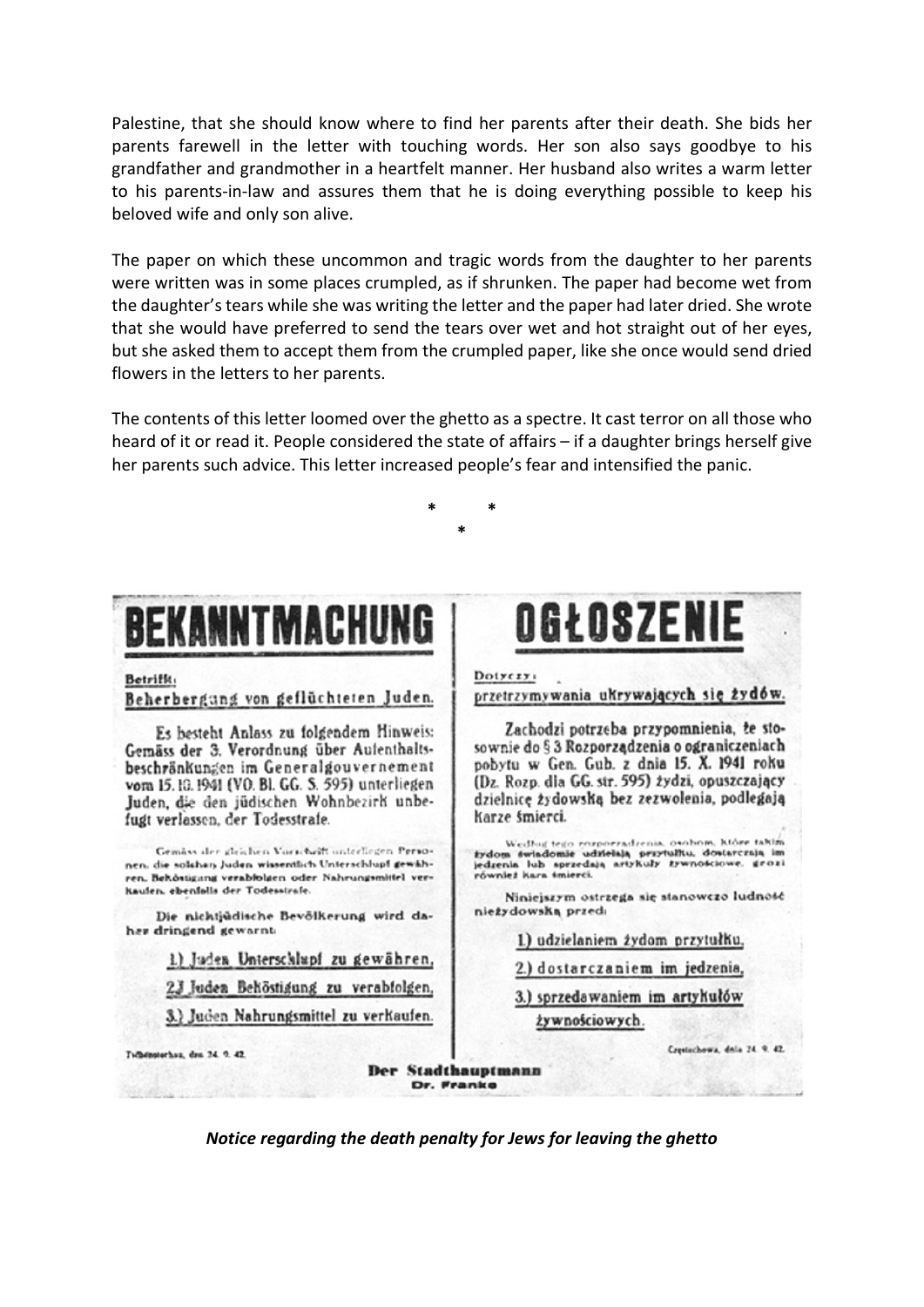[Translation below by Andrew Rajcher:]

#### ANNOUNCEMENT

#### Referring to: supporting Jews who are hiding

It is needed to remember that, according to # 3 of the Regulations regarding limitations of residence in Gen. Gov., dated 15<sup>th</sup> October 1941 (Journal of Laws for the General Government, p. 595), Jews, who leave the Jewish district without permission, face the death penalty.

According to this regulation, people, who provide such Jews with shelter, provide them with food or sell them food products, also face the death penalty.

The non-Jewish population is strongly cautioned against:

#### 1) providing Jews with shelter, 2) providing them with food, 3) selling them articles of food.

#### Czestochowa, 24th September 1942

#### Der Stadthauptmann Dr. Franke

On Yom Kippur, in the morning of 21<sup>st</sup> September 1942, the streets of the ghetto looked as they did on any ordinary day. The workgroups were going to their workplaces. The Jewish women were not going to pray, but were cleaning the floors, windows and doors in the various German offices. The teachers, lawyers and all other intellectuals were marching in files with brooms on their shoulders to their workplaces. All the other Jews, who only had somewhere to work were rushing down the street with quick steps, tapping out the slavebeat with their wooden clogs.

Only here and there, one saw figures shuffling along the walls, as if taking care not to be noticed too much. These were elderly people going to the synagogues, to remain there all day in prayer.

At the offices of the *Judenrat*, the officials sat without any work. Today, no applicants came. An official held a conversation with the German chief, Herr Frentzel. He told him of the fear that reigned among the Jews that there would be a "resettlement". Frentzel was angered, and said, "Ihr seid alle verrückt geworden – es kommt nichts vor!" ["You've all gone mad nothing will happen!"] At the official's request, Frentzel rang several places and assured that nothing would happen, because where would he find the thousands of people that he needed to have for the work?